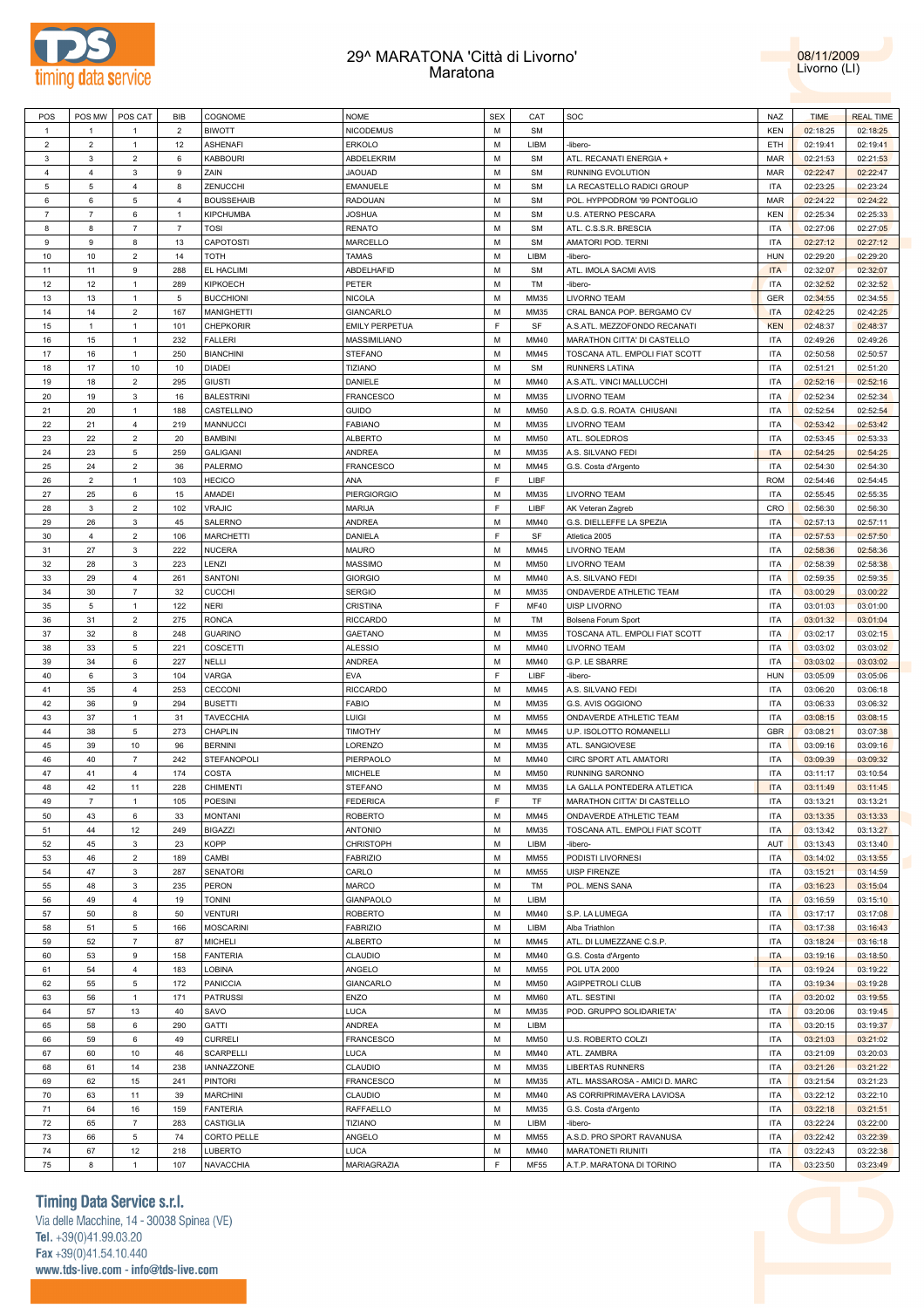

## 29^ MARATONA 'Città di Livorno' Maratona



| POS     | POS MW | POS CAT                   | BIB | COGNOME                   | <b>NOME</b>       | <b>SEX</b> | CAT         | SOC                            | NAZ        | <b>TIME</b> | <b>REALTIME</b> |
|---------|--------|---------------------------|-----|---------------------------|-------------------|------------|-------------|--------------------------------|------------|-------------|-----------------|
| 76      | 68     | 8                         | 224 | <b>BARDI</b>              | <b>FABIO</b>      | M          | MM45        | LIVORNO TEAM                   | <b>ITA</b> | 03:24:05    | 03:23:52        |
| $77 \,$ | 69     | 9                         | 225 | <b>RIGHI</b>              | LORENZO           | M          | MM45        | ATL. LORESE                    | <b>ITA</b> | 03:24:25    | 03:24:17        |
| 78      | 70     | 13                        | 258 | SANALITRO                 | SALVATORE         | M          | MM40        | A.S. SILVANO FEDI              | <b>ITA</b> | 03:25:23    | 03:24:57        |
| 79      | 71     | 10                        | 269 | <b>MARCHI</b>             | <b>GIOVANNI</b>   | M          | MM45        | A.S. ATL. FARNESE              | <b>ITA</b> | 03:25:57    | 03:24:40        |
| 80      | 72     | 14                        | 255 | PANARIELLO                | <b>VINCENZO</b>   | M          | MM40        | A.S. SILVANO FEDI              | <b>ITA</b> | 03:25:57    | 03:25:33        |
|         |        |                           |     |                           |                   |            |             |                                |            |             |                 |
| 81      | 73     | $\overline{4}$            | 226 | MARTELLI                  | <b>GIACOMO</b>    | M          | TM          | PODISTI LIVORNESI              | <b>ITA</b> | 03:27:50    | 03:27:04        |
| 82      | 74     | 8                         | 47  | <b>ARIOTI BRANCIFORTI</b> | ASCANIO           | M          | LIBM        | VTB Atomica Triathlon A.S.D.   | <b>ITA</b> | 03:28:57    | 03:28:18        |
| 83      | 75     | 17                        | 57  | LARCHER                   | ANGELO            | M          | MM35        |                                | <b>ITA</b> | 03:28:58    | 03:28:10        |
| 84      | 76     | 6                         | 29  | <b>DIARA</b>              | PIERLUIGI         | M          | <b>MM55</b> | G.S. RUNNERS LIVORNO           | <b>ITA</b> | 03:29:56    | 03:29:43        |
| 85      | 77     | $\overline{7}$            | 163 | <b>GUALTIERI</b>          | <b>FABIO</b>      | M          | MM50        | Misericordia Aglianese         | <b>ITA</b> | 03:30:07    | 03:29:26        |
| 86      | 78     | 5                         | 192 | <b>ANTONELLI</b>          | ALESSIO           | M          | TM          | TEAM GURU PARKPRE              | <b>ITA</b> | 03:30:11    | 03:30:01        |
| 87      | 79     | 18                        | 252 | <b>MASCHERONI</b>         | SIMONE            | M          | MM35        | G.P. CASALESE                  | <b>ITA</b> | 03:32:25    | 03:31:21        |
| 88      | 80     | 9                         | 24  | <b>WINTER</b>             | <b>UDO</b>        | M          | LIBM        | LC Cafe Harfel                 | AUT        | 03:32:37    | 03:32:28        |
| 89      | 81     | $10$                      | 271 | <b>BELLACHIOMA</b>        | <b>GIOVANNI</b>   | M          | LIBM        | A.S.D. ASILT 80                | <b>ITA</b> | 03:32:52    | 03:32:35        |
|         |        | $\overline{7}$            |     |                           |                   | M          |             |                                | <b>ITA</b> |             |                 |
| 90      | 82     |                           | 202 | <b>BIASCI</b>             | <b>GIORGIO</b>    |            | MM55        | PODISTI LIVORNESI              |            | 03:33:02    | 03:32:46        |
| 91      | 83     | 6                         | 274 | PRUNO                     | DAVIDE            | M          | TM          | A.S.D. AVIS Ameglia            | <b>ITA</b> | 03:33:14    | 03:32:03        |
| 92      | 84     | 8                         | 99  | CAROLLO                   | GIUSEPPE          | M          | <b>MM50</b> | ONDAVERDE ATHLETIC TEAM        | <b>ITA</b> | 03:34:03    | 03:33:46        |
| 93      | 85     | 11                        | 270 | <b>PROFETI</b>            | STEFANO           | M          | LIBM        | -libero-                       | <b>ITA</b> | 03:34:47    | 03:34:35        |
| 94      | 86     | $\overline{7}$            | 58  | <b>RONCHINI</b>           | SIMONE            | M          | TM          | <b>TEAM MARATHON BIKE</b>      | <b>ITA</b> | 03:35:02    | 03:34:35        |
| 95      | 87     | 19                        | 220 | <b>BERNARDINI</b>         | <b>STEFANO</b>    | M          | MM35        | <b>LIVORNO TEAM</b>            | <b>ITA</b> | 03:35:42    | 03:35:28        |
| 96      | 88     | 11                        | 231 | <b>RADICCHI</b>           | MAURO             | M          | MM45        | MARATHON CITTA' DI CASTELLO    | <b>ITA</b> | 03:36:37    | 03:36:28        |
| 97      | 89     | 9                         | 78  | <b>RICAGNI</b>            | <b>ALFREDO</b>    | M          | MM50        | SAI FRECCE BIANCHE             | <b>ITA</b> | 03:37:56    | 03:37:42        |
| 98      | 90     | 12                        | 151 | <b>ROATTA</b>             | SIMONE            | M          | LIBM        | Alba Triathlon                 | <b>ITA</b> | 03:38:06    | 03:37:09        |
| 99      | 91     | 12                        | 257 | <b>MONCINI</b>            | SIMONE            | M          | MM45        | A.S. SILVANO FEDI              | <b>ITA</b> | 03:38:13    | 03:37:33        |
|         |        |                           |     |                           |                   |            |             |                                |            |             |                 |
| 100     | 92     | 8                         | 88  | <b>TICHOUDAD</b>          | <b>SLIMANE</b>    | M          | <b>MM55</b> | G.A.U. GIOVANI AMICI UNITI     | <b>ITA</b> | 03:38:26    | 03:37:34        |
| 101     | 93     | 15                        | 95  | <b>NAVA</b>               | MARCO FRANCO      | M          | MM40        | G.S. ZELOFORAMAGNO             | <b>ITA</b> | 03:40:25    | 03:39:53        |
| 102     | 94     | 16                        | 243 | <b>RAVIOLI</b>            | PAOLO             | M          | MM40        | ATL. CASONE                    | <b>ITA</b> | 03:40:34    | 03:40:25        |
| 103     | 95     | 20                        | 230 | <b>GENERALI</b>           | GABRIELE          | M          | MM35        | MARATHON CITTA' DI CASTELLO    | <b>ITA</b> | 03:41:52    | 03:41:52        |
| 104     | 96     | 13                        | 56  | ZOIA                      | <b>MARIO</b>      | M          | MM45        | ATL.MOTTENSE                   | <b>ITA</b> | 03:42:58    | 03:42:51        |
| 105     | 97     | 14                        | 79  | <b>PONASSI</b>            | EZIO              | M          | MM45        | SAI FRECCE BIANCHE             | <b>ITA</b> | 03:44:04    | 03:43:50        |
| 106     | 98     | 10                        | 244 | CORBANI                   | ROBERTO           | M          | MM50        | ATL. CASONE                    | <b>ITA</b> | 03:45:28    | 03:45:28        |
| 107     | 99     | $\sqrt{2}$                | 179 | <b>MOI</b>                | MARCO             | M          | <b>MM60</b> | <b>POL UTA 2000</b>            | <b>ITA</b> | 03:45:30    | 03:45:20        |
| 108     | 100    | 17                        | 280 | CALZOLAI                  | DAVID             | M          | MM40        | IL PONTE SCANDICCI             | <b>ITA</b> | 03:45:38    | 03:44:36        |
| 109     | 101    | 21                        | 180 | MAZZOLA                   | MASSIMO           | M          | MM35        |                                | <b>ITA</b> |             |                 |
|         |        |                           |     |                           |                   |            |             | <b>POL UTA 2000</b>            |            | 03:46:03    | 03:45:52        |
| 110     | 102    | 13                        | 173 | <b>RALVELLI</b>           | ETTORE            | M          | LIBM        | -libero-                       | <b>ITA</b> | 03:47:37    | 03:46:56        |
| 111     | 103    | 15                        | 34  | <b>BUCCI</b>              | GIUSEPPE          | M          | MM45        | ATL. AMATORI CARRARA           | <b>ITA</b> | 03:47:49    | 03:47:39        |
| 112     | 104    | 9                         | 156 | <b>GUERRIERI</b>          | <b>GRAZIANO</b>   | M          | <b>MM55</b> | G.P. LE SBARRE                 | <b>ITA</b> | 03:48:41    | 03:48:37        |
| 113     | 105    | 16                        | 260 | <b>NOTTOLI</b>            | <b>ALBERTO</b>    | M          | MM45        | A.S. SILVANO FEDI              | <b>ITA</b> | 03:50:12    | 03:50:10        |
| 114     | 106    | 17                        | 197 | SANTAGOSTINO              | <b>ALBERTO</b>    | M          | MM45        |                                | <b>ITA</b> | 03:51:02    | 03:50:47        |
| 115     | 107    | 11                        | 277 | SALIMBENE                 | <b>GIORGIO</b>    | M          | MM50        | LA NAVE FIRENZE                | <b>ITA</b> | 03:52:37    | 03:51:34        |
| 116     | 108    | 10                        | 170 | SPICHETTI                 | <b>ANTONIO</b>    | M          | <b>MM55</b> | G.P. C.A.I. PISTOIA            | <b>ITA</b> | 03:53:15    | 03:52:36        |
| 117     | 109    | 18                        | 71  | <b>RENZI</b>              | QUIRINO           | M          | MM45        | ATHLETIC TEAM                  | <b>ITA</b> | 03:53:57    | 03:53:03        |
| 118     | 110    | 11                        | 35  | <b>SCARPA</b>             | FRANCO            | M          | <b>MM55</b> | ATL. CAPRAIA E LIMITE          | <b>ITA</b> | 03:55:08    | 03:54:58        |
|         |        |                           |     |                           |                   | M          |             | CLUB SUPERMARATHON ITALIA      | AUT        |             |                 |
| 119     | 111    | 14                        | 186 | WALLY                     | <b>GERHARD</b>    |            | LIBM        |                                |            | 03:55:58    | 03:55:46        |
| 120     | 112    | 19                        | 178 | <b>PIRAS</b>              | VALTER            | M          | MM45        | <b>POL UTA 2000</b>            | <b>ITA</b> | 03:56:02    | 03:55:50        |
| 121     | 113    | 12                        | 92  | <b>MARTINELLI</b>         | <b>GIORGIO</b>    | M          | MM50        | MARATHON CITTA' DI CASTELLO    | <b>ITA</b> | 03:56:24    | 03:56:14        |
| 122     | 114    | 8                         | 75  | <b>BEANI</b>              | ALESSANDRO        | M          | TM          | ATL. ARCI FAVARO               | <b>ITA</b> | 03:57:06    | 03:57:00        |
| 123     | 9      | $\mathbf{1}$              | 108 | <b>MAISTO</b>             | VALENTINA         | F          | <b>MF45</b> | <b>SALCUS</b>                  | <b>ITA</b> | 03:57:06    | 03:56:49        |
| 124     | 115    | 22                        | 155 | <b>BERTINI</b>            | <b>STEFANO</b>    | M          | MM35        | ATL. AMATORI CECINA            | <b>ITA</b> | 03:57:28    | 03:56:46        |
| 125     | 116    | 20                        | 86  | <b>DEGLI AGOSTI</b>       | ANDREA            | M          | MM45        | ATL. MARATHON TEAM BG          | <b>ITA</b> | 03:58:11    | 03:57:41        |
| 126     | 117    | $\mathbf{1}$              | 251 | <b>BARZANTI</b>           | CARLO             | M          | <b>MM65</b> | LA NAVE FIRENZE                | <b>ITA</b> | 03:58:27    | 03:57:25        |
| 127     | 118    | 13                        | 245 | DE LUCA                   | STEFANO           | M          | MM50        | ATL. CLARINA TRENTO            | <b>ITA</b> | 03:58:55    | 03:58:49        |
| 128     | 119    | 23                        | 83  | <b>NOVELLINI</b>          | PAOLO             | M          | MM35        | POD. MIS. AGLIANESE            | <b>ITA</b> | 03:59:02    | 03:57:44        |
|         |        |                           |     | PIZZI                     |                   |            |             |                                |            |             |                 |
| 129     | 120    | 12                        | 65  |                           | MASSIMO           | M          | <b>MM55</b> | SUPER MARATHON                 | <b>ITA</b> | 03:59:06    | 03:58:29        |
| 130     | 121    | 13                        | 69  | <b>FERRERI</b>            | <b>DOMENICO</b>   | M          | <b>MM55</b> | AMICI DELLO SPORT BRIOSCO -MI- | <b>ITA</b> | 03:59:12    | 03:57:56        |
| 131     | 122    | 14                        | 281 | <b>MORELLI</b>            | LEONARDO          | M          | MM50        | G.S. LE PANCHE CASTELQUARTO    | <b>ITA</b> | 03:59:50    | 03:58:37        |
| 132     | 123    | 9                         | 185 | DANGUY DES DESERTS        | GILDAS            | M          | TM          | C.S. ACCADEMIA NAVALE          | <b>FRA</b> | 04:02:40    | 04:02:40        |
| 133     | 124    | 15                        | 214 | DI BENNARDO               | ANGELO            | M          | LIBM        | -libero-                       | <b>ITA</b> | 04:03:10    | 04:02:43        |
| 134     | 125    | 16                        | 239 | <b>DOBBOLONI</b>          | PIERPAOLO         | M          | LIBM        | -libero-                       | <b>ITA</b> | 04:03:24    | 04:02:41        |
| 135     | 126    | 15                        | 164 | <b>BRONZINI</b>           | SANDRO            | M          | <b>MM50</b> | <b>GP ROSSINI</b>              | <b>ITA</b> | 04:03:58    | 04:02:50        |
| 136     | 10     | $\mathbf 2$               | 118 | <b>BREVI</b>              | <b>ALEXANDRA</b>  | F          | <b>MF45</b> | LIVORNO TEAM                   | <b>ITA</b> | 04:04:08    | 04:03:51        |
| 137     | 127    | $\ensuremath{\mathsf{3}}$ | 237 | SALVADORI                 | RENZO             | M          | <b>MM60</b> | ATL. CLARINA TRENTO            | <b>ITA</b> | 04:04:23    | 04:04:15        |
| 138     | 128    | 24                        | 169 | SALVETTI                  | SIMONE            | M          | MM35        | <b>VERSILIA SPORT</b>          | <b>ITA</b> | 04:05:14    | 04:04:18        |
|         |        |                           |     |                           |                   |            |             |                                |            |             |                 |
| 139     | 129    | $17\,$                    | 217 | <b>ANDREANINI</b>         | NICOLA            | M          | LIBM        | -libero-                       | <b>ITA</b> | 04:05:26    | 04:05:12        |
| 140     | 130    | $10$                      | 276 | <b>NISTRI</b>             | <b>ALESSIO</b>    | M          | TM          | G.S. MAIANO                    | <b>ITA</b> | 04:07:12    | 04:06:24        |
| 141     | 131    | 21                        | 176 | ZULLO                     | ARTURO            | M          | MM45        | <b>POL UTA 2000</b>            | <b>ITA</b> | 04:08:25    | 04:08:13        |
| 142     | 132    | 14                        | 200 | CHESI                     | <b>RINO</b>       | M          | <b>MM55</b> | <b>CRAL MPS</b>                | <b>ITA</b> | 04:08:41    | 04:07:45        |
| 143     | 11     | $\mathbf{1}$              | 112 | COMBA                     | <b>GIUSEPPINA</b> | F          | MF50        | A.S.D. PODISTICA 2000 MARENE   | <b>ITA</b> | 04:09:47    | 04:09:32        |
| 144     | 133    | 18                        | 82  | LENNSTROM                 | <b>GORAN</b>      | M          | LIBM        |                                | SWE        | 04:10:11    | 04:08:55        |
| 145     | 134    | 19                        | 240 | PAOLI                     | PAOLO             | M          | LIBM        | -libero-                       | <b>ITA</b> | 04:10:30    | 04:09:45        |
| 146     | 12     | $\sqrt{2}$                | 121 | EPI                       | DANIELA           | F          | <b>MF40</b> | PLACENTIA MARATHON FOR UNICEF  | <b>ITA</b> | 04:10:40    | 04:09:16        |
|         |        |                           |     |                           |                   |            |             |                                |            |             |                 |
| 147     | 135    | 20                        | 81  | HERRERO CUENCA            | <b>FRANCISCO</b>  | M          | LIBM        |                                | ESP        | 04:10:46    | 04:09:48        |
| 148     | 136    | $\overline{4}$            | 199 | CREZZINI                  | <b>ARTURO</b>     | M          | <b>MM60</b> | CRAL MPS                       | <b>ITA</b> | 04:11:04    | 04:10:08        |
| 149     | 137    | 16                        | 201 | ALESSANDRI                | SALVATORE         | M          | MM50        | <b>CRAL MPS</b>                | <b>ITA</b> | 04:11:05    | 04:10:09        |
| 150     | 13     | $\ensuremath{\mathsf{3}}$ | 120 | QUAGLIOTTI                | SONIA             | F          | MF40        | PLACENTIA MARATHON FOR UNICEF  | <b>ITA</b> | 04:11:45    | 04:10:22        |
| 151     | 138    | 17                        | 152 | COSTANTINO                | SILVANO           | М          | <b>MM50</b> | ASS. DILET. CANAVESE 2005      | <b>ITA</b> | 04:11:55    | 04:10:48        |
|         |        |                           |     |                           |                   |            |             |                                |            |             |                 |

## **Timing Data Service s.r.l.**

Via delle Macchine, 14 - 30038 Spinea (VE) Tel. +39(0)41.99.03.20 Fax +39(0)41.54.10.440 www.tds-live.com - info@tds-live.com